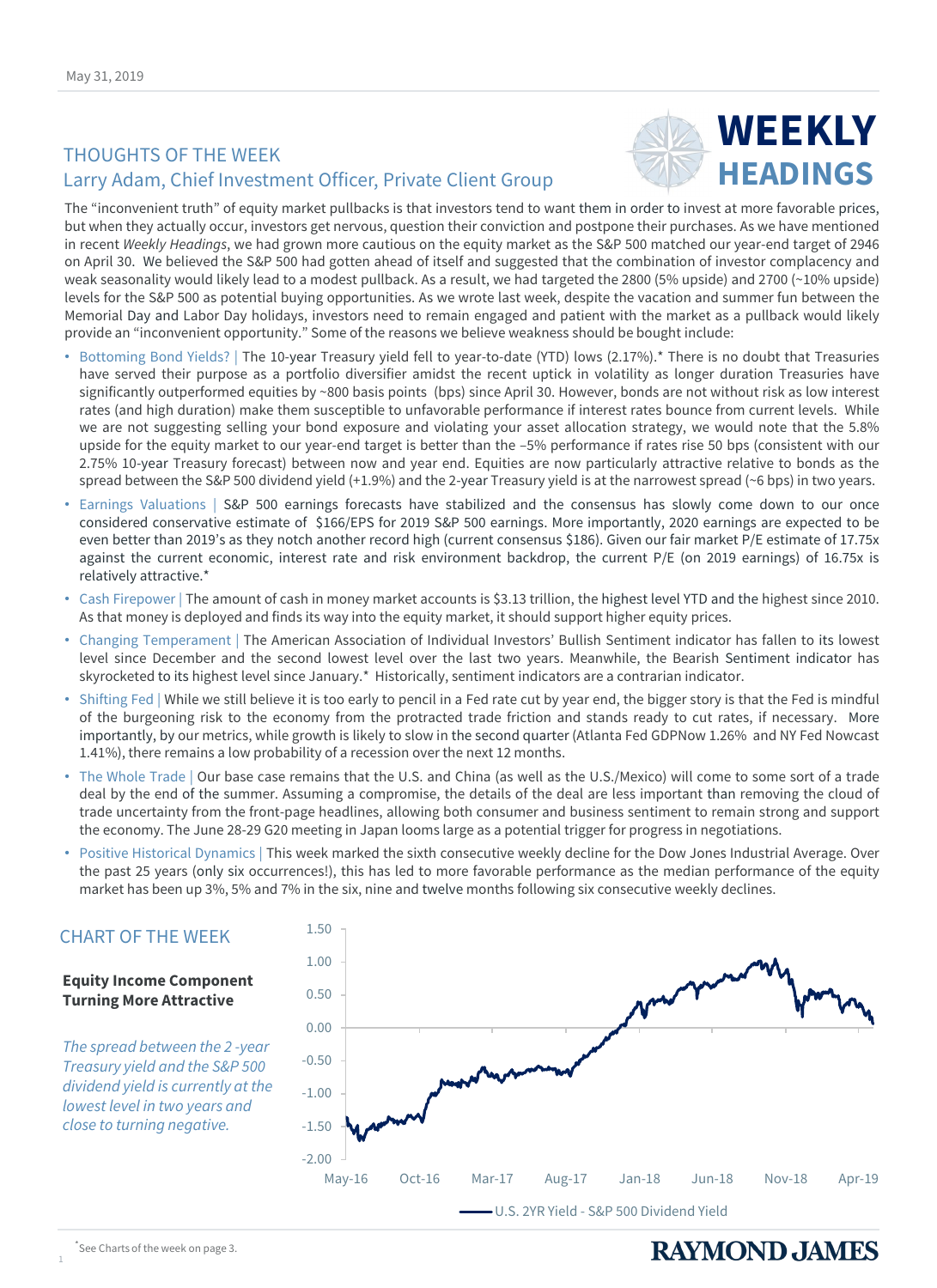## ECONOMY

- The estimate of real GDP growth was revised slightly lower, to a 3.1% annual rate (vs. 3.2%). The headline figure was boosted by faster inventory growth and a narrower trade deficit, while consumer spending and business fixed investment slowed.
- The Conference Board's Consumer Confidence Index strengthened further in the advance estimate for May.\* April personal income and spending figures were in line with expectations, consistent with a lackluster-to-moderate pace of growth in the near term.
- However, given increased growth concerns, Federal funds futures are pricing in a 68% chance of one or more Fed rate cuts by the September 17-18 FOMC meeting, and a roughly 90% chance by the end of the year (with about a 59% chance of two or more cuts).\*
- Trump announced that he will impose a 5% tariff on all goods imported from Mexico starting on June 10, which then increases by an additional 5% each month for three months in an attempt to force Mexico to take action on illegal immigration. Mexico is the U.S.' third largest trading partner, and therefore such tariffs will impact U.S. consumers and corporations.
- **Focus of the Week:** Next week, fresh May economic figures will arrive, including the ISM surveys, motor vehicle sales, and the employment report. These will be closely watched as concerns about the strength of the economy grow. The Chicago Fed will host a conference on the Fed's monetary policy framework.

## THE WEEK AHEAD: June 3 – June 7



- Re-escalation of the trade conflict this month pushed the May U.S. Manufacturing PMI to its lowest level in nearly 10 years (at a slightly positive 50.6). The increase in tariffs on \$200B worth of Chinese goods to 25% (from 10% previously), as well as the threat to put 25% tariffs on the remaining \$300B worth of Chinese imports and increase non-tariff barriers (i.e., a ban on Huawei equipment), is reintroducing volatility and uncertainty to a soft global backdrop. The G20 meeting (where Presidents Trump and Xi could meet) at the end of June is being viewed as the next potential catalyst for U.S.-China trade negotiations.
- Q1 earnings season was much better than expected, driven by companies with more exposure to the U.S. (and less overseas). For example, S&P 500 companies with over 50% of revenues from the U.S. exhibited 5.6% sales growth and 8.1% earnings growth on average in Q1, whereas those with over 50% of revenues from overseas grew sales and earnings by an average of 2.1% and 4.0% respectively. Looking forward, earnings growth expectations are similar for these two groups over the next 12 months.
- **Focus of the Week:** We expect volatility to increase in the coming weeks and would exercise patience with new purchases as favored sectors and stocks are likely to present opportunities to accumulate during weak periods.

### FIXED INCOME

- Interest rates on both the long and short end continued their recent decline, with longer-term interest rates declining further as the 10-year Treasury yield is now over 100 bps below the November 2018 high and is at the lowest level (+2.17%) in almost two years.
- The 3-month T-Bill and 10-year Treasury note have been inverted since May 23. There has never been a longer than seven day inversion that didn't result in a recession. If the inverted curve holds, it may act as a warning signal for a potential upcoming recession which by historical norms occurs ~8 to 13 months on average following the inversion. On the positive side, however, the 2-year and 10-year Treasury bond spread, our preferred metric given its accuracy in predicting past recessions, has not yet inverted (18 bps spread) in this cycle which gives us hope that this current soft patch will prove temporary.\*
- **Focus of the Week**: As we enter July, the market will experience the largest two-month period of municipal redemptions. Supply will not be able to match the redemption pace, which should continue to support municipal prices in the near term.

### INTERNATIONAL

- On June 6 the European Central Bank might formally announce new stimulus measures for the euro zone economy. These appear most likely to be in the form of a new targeted longer-term refinancing operation (TLTRO) which supports bank lending, but may also be dependent on confirmation on June 4 of continued modest consumer inflation data in the euro zone of clearly under 1.5%.
- **Focus of the Week**: President Trump's visit to the United Kingdom starting on June 3 will be watched for insights into the current state of the relationship between the two historically aligned G7 powers, especially as the UK Prime Minister Theresa May will formally stand down on Friday 7 June.

### **COMMODITIES**

- Despite the negative U.S. inventory data in recent weeks, we remain very bullish on oil prices this summer and over the next 12+ months. We believe that the concerns surrounding the recent inventory builds are overblown, because they can be explained by a temporary increase in U.S. net imports due to a transitory narrowing in the price spread between Brent and U.S. Gulf Coast crude.
- **Focus of the Week**: This narrowed price spread came about because the U.S. needed to import more crude to compensate for seasonal production outages in the Gulf of Mexico and the ongoing decline in Venezuelan supply. Toward the end of May, this issue began to subside, which suggests to us that U.S. oil imports will soon be decreasing. This reduction in imports should provide a catalyst for a bounce in oil prices later this summer.

2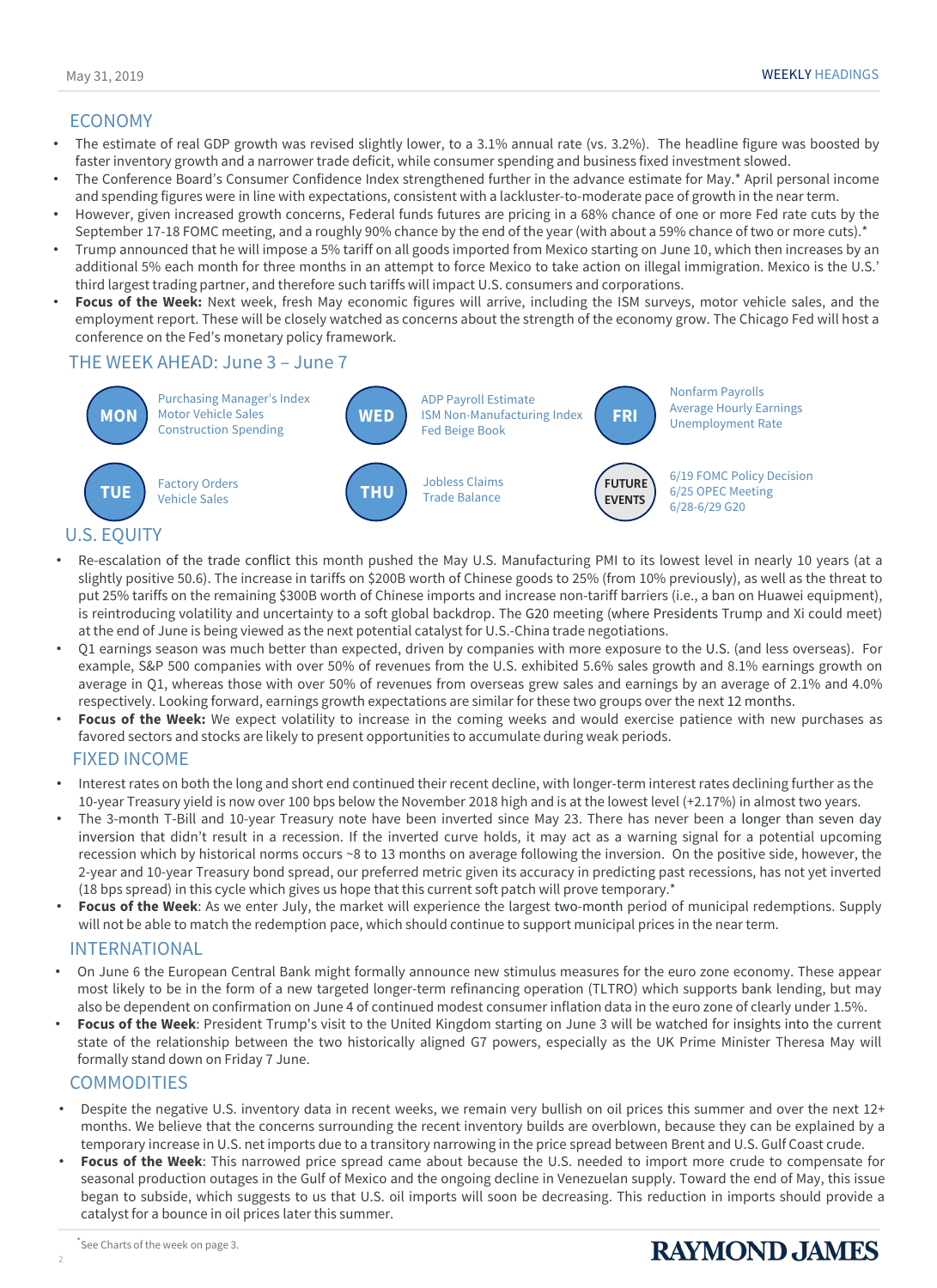### Charts of the Week



May-14 Feb-15 Nov-15 Aug-16 May-17 Feb-18 Nov-18

AAII Survey - % of Bearish Investors



May-17 Sep-17 Jan-18 May-18 Sep-18 Jan-19

One or More Rate Cut  $\longrightarrow$  2 or More Rate Cuts

Yield Curve Inverts Further



Valuations Looking More Attractive

*target of 17.75x.*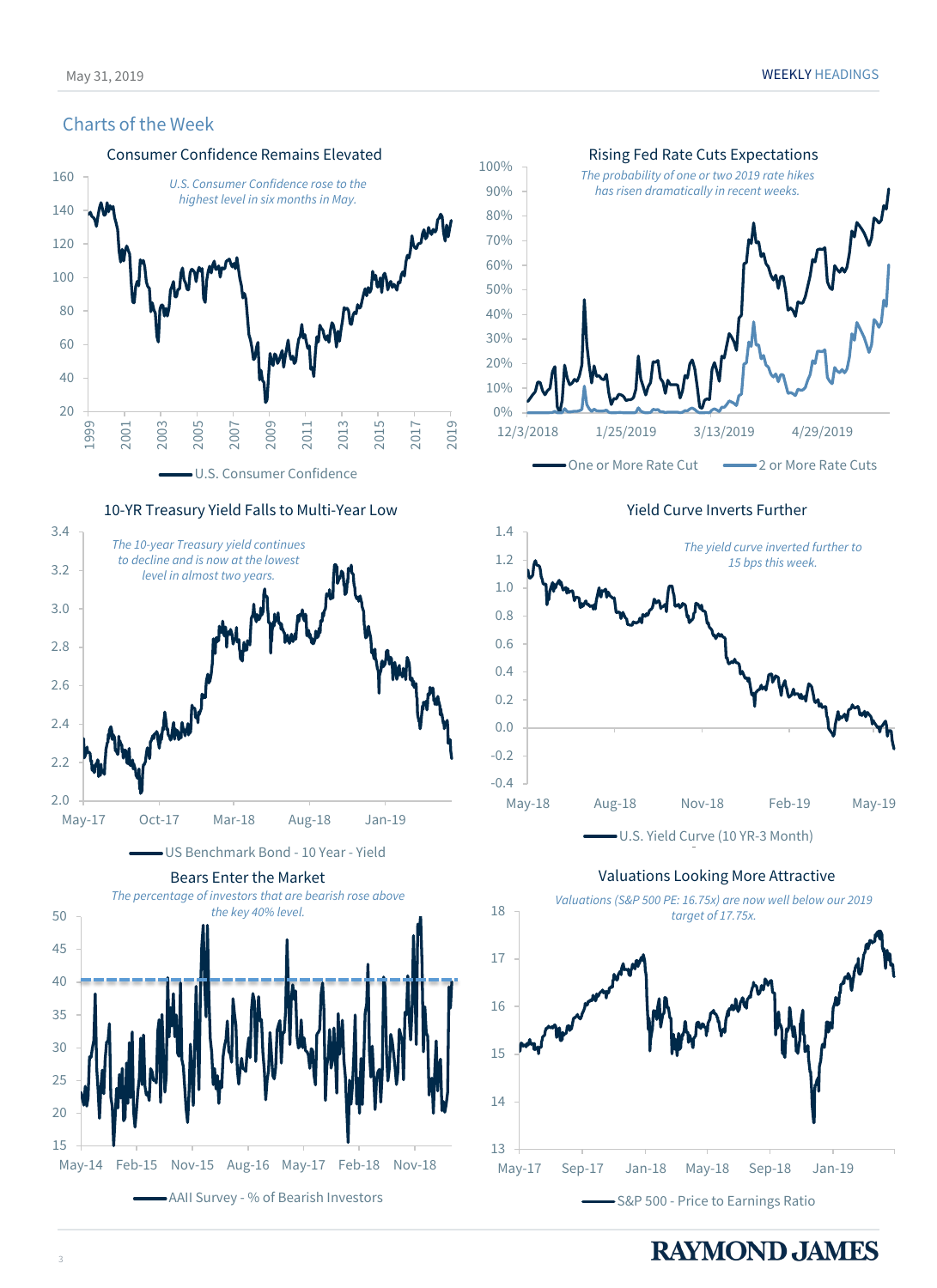# Asset Class Performance | Distribution by Asset Class and Style (as of May 30)



## Asset Class Performance | Weekly and Year-to-Date (as of May 30)

#### LATAM  $14.3%$ Crude Oil (WTI) 24.62% EM S&P 500 0.9% 12.19% Gold Russell 2000 0.7% 10.74% IG Credit 0.5% Europe ex UK 10.35% U.S. Dollar 0.5% AC World 10.28% EAFE U.S. Agg T. 0.5% 8.55% BBG Comm. Index 0.5% High Yield 7.85% m. EM Bonds IG Credit ш 0.3% 6.82% Municipals П LATAM 0.3% 6.61% Asia ex JP  $-0.1\%$ EM Bonds  $6.48%$ High Yield Municipals  $-0.2\%$ 4.56% Japan -1.0% U.S. Agg 4.36% AC World -1.1% Japan 4.25% S&P 500 EM -1.3% 3.83% EAFE -1.4% Asia ex JP 3.75% Europe ex UK -1.6% BBG Comm. Index 3.11% Russell 2000 -1.9% U.S. Dollar 2.05% Crude Oil (WTI) -3.5% Gold  $\Box$  0.87% -4% -2% 0% 2% 4% 6% 0% 5% 10% 15% 20% 25% 30%

■ Commodities ■ Equities ■ Fixed Income

# **Fixed Income (Bloomberg Barclays indices)**

Week-to-Date **Week-to-Date**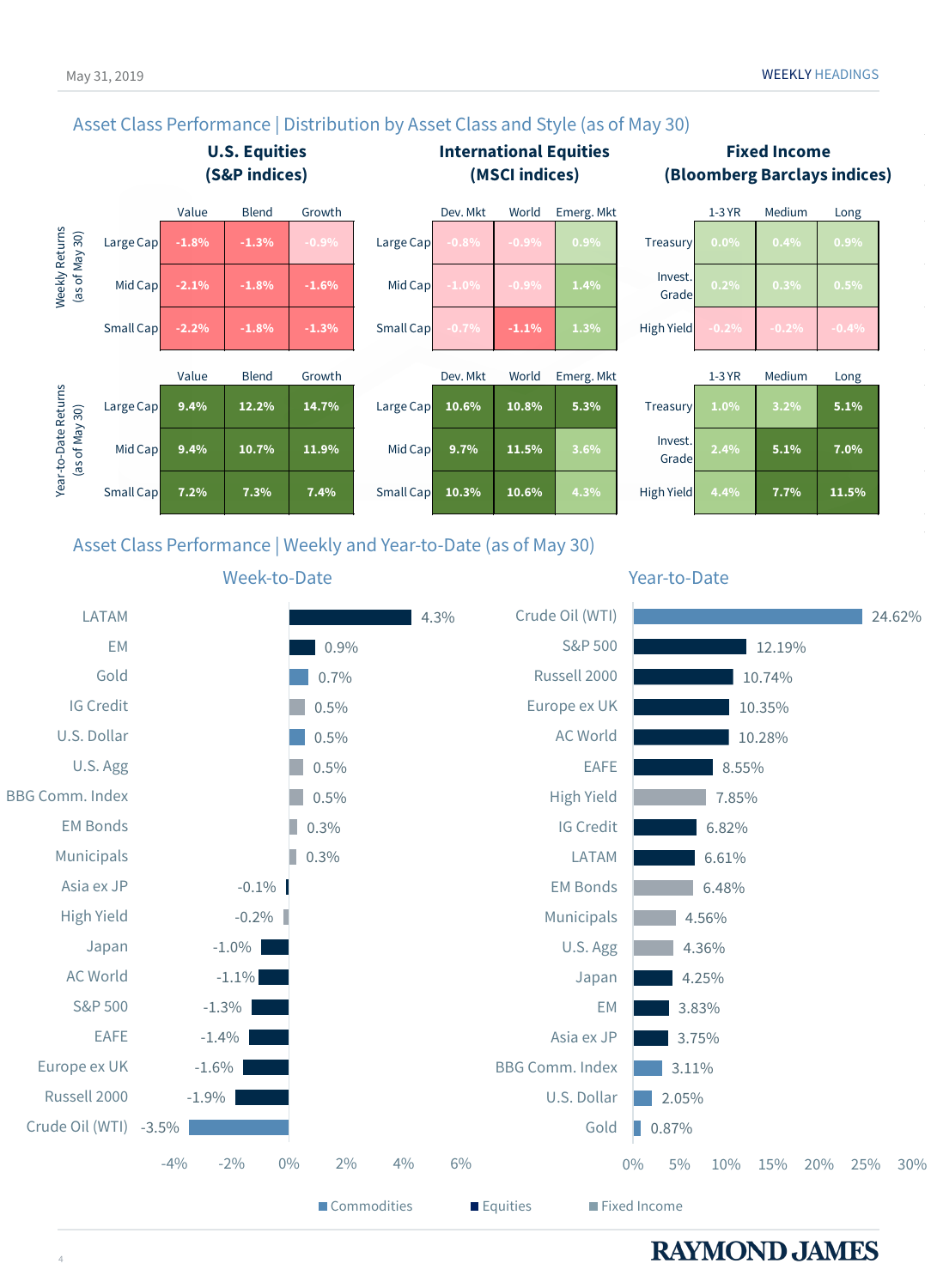Data as of May 30

## **U.S Equities**

| Index                  | Price   | Weekly | <b>MTD</b> | <b>YTD</b> | 1 Year | 3 Year | 5 Year | 10 Year |
|------------------------|---------|--------|------------|------------|--------|--------|--------|---------|
| S&P 500                | 2822.2  | (1.9)  | (4.0)      | 13.5       | 5.3    | 13.6   | 10.8   | 15.8    |
| DJ Industrial Average  | 25490.5 | (1.4)  | (4.1)      | 9.3        | 2.4    | 19.3   | 12.6   | 16.1    |
| NASDAQ Composite Index | 7628.3  | (3.4)  | (5.8)      | 15.0       | 2.7    | 19.9   | 13.1   | 19.0    |
| Russell 1000           | 3003.2  | (2.0)  | (4.1)      | 13.7       | 13.3   | 14.8   | 11.4   | 15.4    |
| Russell 2000           | 3731.3  | (3.6)  | (5.6)      | 11.9       | 4.6    | 13.6   | 8.6    | 14.1    |
| Russell Midcap         | 5484.1  | (2.2)  | (4.3)      | 15.7       | 10.7   | 12.8   | 9.7    | 15.7    |

### **Equity Sectors:**

| Sector                        | Price  | Weekly | <b>MTD</b> | <b>YTD</b> | 1 Year | 3 Year | 5 Year | 10 Year |
|-------------------------------|--------|--------|------------|------------|--------|--------|--------|---------|
| <b>Materials</b>              | 334.7  | (2.6)  | (6.9)      | 6.4        | (8.2)  | 6.7    | 4.0    | 10.1    |
| Industrials                   | 619.8  | (2.5)  | (5.6)      | 15.2       | (0.0)  | 11.6   | 8.4    | 15.1    |
| <b>Comm Services</b>          | 162.4  | (1.9)  | (3.1)      | 17.7       | 13.7   | 4.2    | 5.0    | 10.2    |
| <b>Utilities</b>              | 302.5  | 2.5    | 2.0        | 14.1       | 24.4   | 11.6   | 11.4   | 13.1    |
| <b>Consumer Discretionary</b> | 897.9  | (3.1)  | (5.6)      | 15.5       | 8.2    | 15.2   | 13.4   | 19.5    |
| <b>Consumer Staples</b>       | 593.2  | (0.2)  | 0.0        | 14.9       | 19.8   | 6.6    | 8.5    | 12.9    |
| <b>Health Care</b>            | 1032.7 | 0.9    | 0.0        | 3.8        | 9.1    | 10.8   | 10.5   | 15.7    |
| Information Technology        | 1282.7 | (3.6)  | (7.0)      | 18.7       | 6.4    | 23.8   | 17.8   | 18.8    |
| Energy                        | 451.5  | (4.5)  | (7.1)      | 8.2        | (18.4) | 0.2    | (5.3)  | 4.6     |
| <b>Financials</b>             | 441.0  | (1.6)  | (5.0)      | 12.4       | (3.4)  | 14.5   | 10.4   | 13.0    |
| <b>Real Estate</b>            | 226.7  | (0.0)  | 1.9        | 19.2       | 22.3   | 9.4    | 9.7    | 17.4    |

### **Fixed Income**

| Index                                  | Yield | Weekly | <b>MTD</b> | YTD | 1 Year | 3 Year | 5 Year | 10 Year |
|----------------------------------------|-------|--------|------------|-----|--------|--------|--------|---------|
| 3-Months Treasury Bill (%)             | 2.3   | 0.1    | 0.2        | 1.0 | 2.2    | 1.3    | 0.8    | 0.4     |
| 2-Year Treasury (%)                    | 2.2   | 0.2    | 0.4        | 1.5 | 3.2    | 1.1    | 0.9    | 1.0     |
| 10-Year Treasury (%)                   | 2.3   | 1.0    | 1.9        | 4.5 | 9.0    | 0.7    | 2.4    | 3.6     |
| Barclays US Corporate High Yield       | 6.6   | (0.1)  | (0.7)      | 8.0 | 6.0    | 7.5    | 4.6    | 9.5     |
| <b>Bloomberg Barclays US Aggregate</b> | 2.8   | 0.5    | 1.0        | 4.0 | 6.6    | 2.3    | 2.6    | 3.8     |
| <b>Bloomberg Barclays Municipals</b>   |       | 0.0    | 0.9        | 4.3 | 6.6    | 2.8    | 3.6    | 4.5     |
| Bloomberg Barclays IG Credit           | 3.5   | 0.4    | 0.7        | 6.5 | 7.6    | 3.8    | 3.6    | 6.2     |
| <b>Bloomberg Barclays EM Bonds</b>     | 5.3   | 0.2    | 0.3        | 6.2 | 7.2    | 5.1    | 4.3    | 7.6     |

#### **Commodities**

| Index                         | Price  | Weekly | <b>MTD</b> | YTD  | 1 Year | 3 Year | 5 Year | 10 Year |
|-------------------------------|--------|--------|------------|------|--------|--------|--------|---------|
| WTI Crude (\$/bl)             | 57.9   | (8.0)  | (9.3)      | 28.2 | (19.5) | 6.3    | (11.2) | (0.6)   |
| Gold (\$/Troy Oz)             | 1283.7 | (0.6)  | 0.1        | 0.4  | (0.4)  |        | (0.1)  | 3.0     |
| Dow Jones-UBS Commodity Index | 78.0   | (2.9)  | (3.2)      | 1.6  | (14.9) | (2.6)  | (10.5) | (4.3)   |

# **Currencies**

| Currency                       | Price | Weekly | <b>MTD</b> | <b>YTD</b> | 1 Year | 3 Year | 5 Year | 10 Year          |
|--------------------------------|-------|--------|------------|------------|--------|--------|--------|------------------|
| U.S. Dollar Index              | 97.9  | 0.0    | 0.4        |            | 4.1    |        | 4.0    | 2.0              |
| U.S. Dollar per Euro           | 1.1   | (0.3)  | (0.5)      | (2.5)      | (4.7)  | (0.1)  | (3.9)  | (2.2)            |
| U.S. Dollar per British Pounds | 1.3   | (1.0)  | (2.8)      | (0.5)      | (5.0)  | (4.3)  | (5.5)  | (2.2)            |
| Japanese Yen per U.S. Dollar   | 109.7 | (0.2)  | (1.5)      | 0.0        | (0.2)  | 0.1    | 1.5    | 1.5 <sub>1</sub> |

## **International Equities**

| Currency          | Price  | Weekly | <b>MTD</b> | YTD  | 1 Year | 3 Year | 5 Year        | 10 Year |
|-------------------|--------|--------|------------|------|--------|--------|---------------|---------|
| MSCI AC World     | 500.1  | (1.8)  | (4.4)      | 11.1 | (0.5)  | 11.1   | 6.3           | 10.5    |
| <b>MSCIEAFE</b>   | 1839.6 | (1.3)  | (3.6)      | 9.3  | (6.1)  | 7.6    | $2.2^{\circ}$ | 7.1     |
| MSCI Europe ex UK | 1890.5 | (2.3)  | (3.9)      | 10.9 | (5.1)  | 8.0    | 1.7           | 7.2     |
| <b>MSCI Japan</b> | 3044.4 | 0.4    | (3.2)      | 4.9  | (10.3) | 7.2    | 5.7           | 6.2     |
| <b>MSCIEM</b>     | 984.8  | (2.5)  | (8.6)      | 2.7  | (10.5) | 10.6   | 1.6           | 5.6     |
| MSCI Asia ex JP   | 613.9  | (2.8)  | (8.8)      | 3.5  | (11.3) | 11.5   | 4.1           | 7.8     |
| <b>MSCILATAM</b>  | 2596.4 | 1.8    | (5.2)      | 2.8  | (0.6)  | 11.3   | (2.0)         | 2.0     |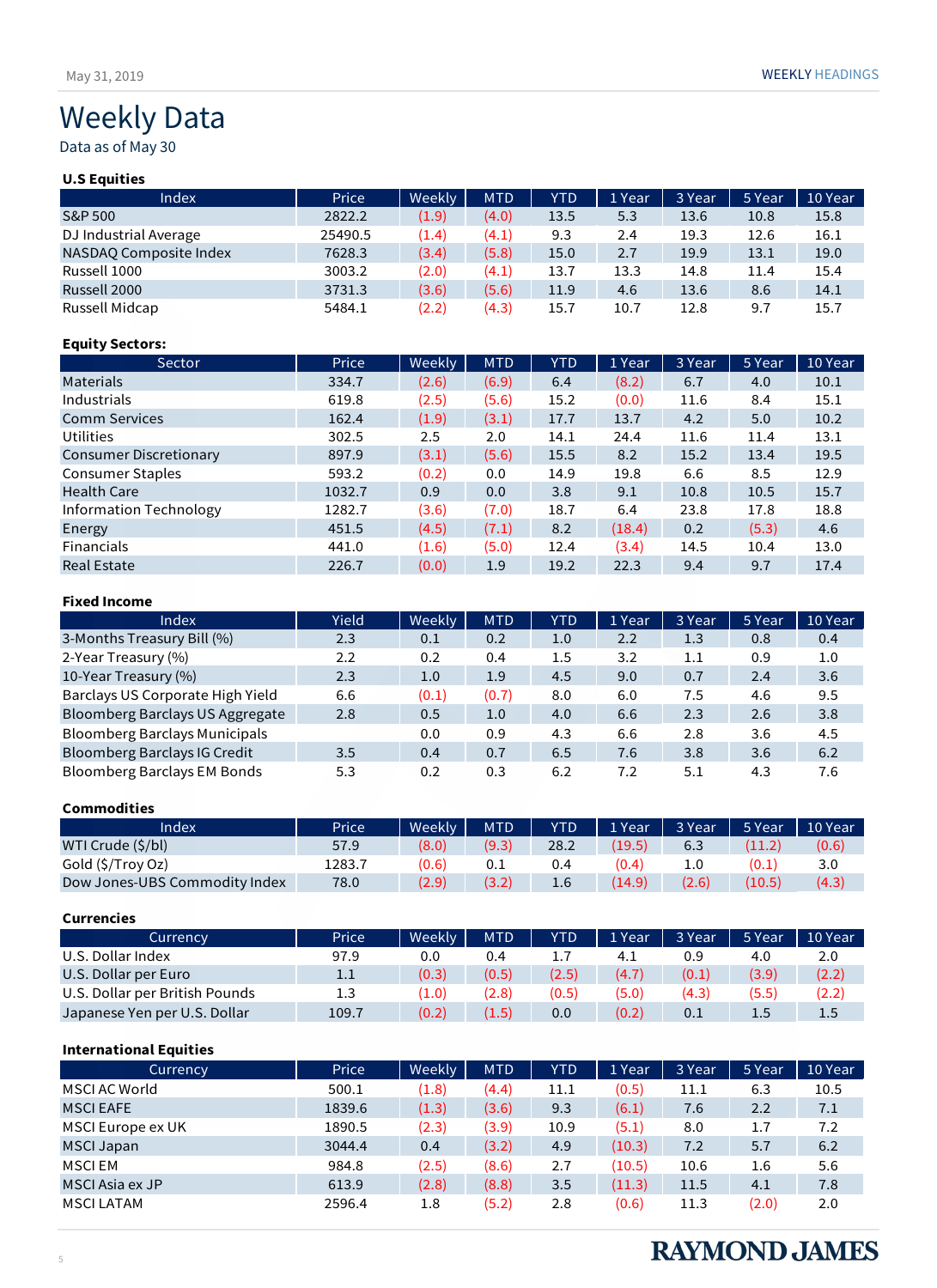# **Disclosures**

All expressions of opinion reflect the judgment of the author(s), and are subject to change. Any charts and table historical performance level(s). This information should not be construed as a recommendation. The foregoing content is subject to change at any time without notice. Content provided herein is for informational purposes only. There is no guarantee that these statements, opinions or forecasts provided herein will prove to be correct. Past performance is not a guarantee of future results. Indices and peer groups are not available for direct investment. Any investor who attempts to mimic the performance of an index or peer group would incur fees and expenses that would reduce returns. All investing involves risk. International investing involves additional risks such as currency fluctuations, differing financial accounting standards, and possible political and economic instability. These risks are greater in emerging markets. Sector investments are companies engaged in business related to a specific es presented herein are for illustrative purposes only and should not be considered as the sole basis for an investment decision. There can be no assurance that the future performance of any specific investment or investment strategy made reference to be advisors do not offer tax or legal advice. You should discuss any profitable or equal any corresponding indicated sector. They are subject to fierce competition and their products and services may be subject to rapid obsolescence. There are additional risks associated with investing in an individual sector, including limited diversification. Investing in oil involves special risks, including the potential adverse effects of state and federal regulation and may not be suitable for all investors. Currencies investing are generally considered speculative because of the significant potential for investment loss. Their markets are likely to be volatile and there may be sharp price fluctuations even during periods when prices overall are rising. Gold is subject to the special risks associated with investing in precious metals, including but not limited to: price may be subject to wide fluctuation; the market is relatively limited; the sources are concentrated in countries that have the potential for instability; and the market is unregulated. The S&P 500 is an unmanaged index of 500 widely held stocks that is generally considered representative of the U.S. stock market. The Bloomberg Barclays US Aggregate Bond Index is a broad-based flagship benchmark that measures the investment grade, US dollar-denominated, fixed-rate taxable bond market. The risk of default may increase due to changes in the issuer's credit quality. Price changes may occur due to changes in interest rates and the liquidity of the bond. When appropriate, these bonds should only comprise a modest portion of a portfolio. The Citi Economic Surprise Indices measure data surprises relative to market expectations. The S&P 500 is an unmanaged index of 500 widely held stocks that is generally considered representative of the U.S. stock market. The MSCI Emerging Markets is designed to measure equity market performance in 25 emerging market indices. The index's three largest industries are materials, energy, and banks. The MSCI EAFE (Europe, Australasia, and Far East) is a free float-adjusted market capitalization index that is designed to measure developed market equity performance, excluding the United States & Canada. The EAFE consists of the country indices of 22 developed nations. MSCI EM Eastern Europe Net Return Index: The index captures large and mid cap representation across 4 Emerging Markets (EM) countries in Eastern Europe. With 50 constituents, the index covers approximately 85% of the free float-adjusted market capitalization in each country. MSCI Japan Net Return Index: The index is designed to measure the performance of the large and mid cap seg**, CIMA® , CFP®**

*Managing Director, Chief Investment Officer* [larry.adam@raymondjames.com](mailto:larry.adam@raymondjames.com)

#### **Anne B. Platt**

*Vice President, Investment Strategy & Product Positioning* [anne.platt@raymondjames.com](mailto:anne.platt@raymondjames.com)

#### **Kristin Byrnes**

*Senior Manager* kristin.byrnes@raymondjames.com

#### **Matt Barry**

*Investment Strategy Analyst* [matt.barry@raymondjames.com](mailto:matt.barry@raymondjames.com)

#### **Giampiero Fuentes**

*Investment Strategy Analyst* [giampiero.fuentes@raymondjames.com](mailto:giampiero.fuentes@raymondjames.com)

#### **Taylor Krystkowiak**

*Investment Strategy Analyst* [taylor.krystkowiak@raymondjames.com](mailto:taylor.krystkowiak@raymondjames.com)

#### **J. Michael Gibbs**

*Managing Director, Equity Portfolio & Technical Strategy* [michael.gibbs@raymondjames.com](mailto:michael.gibbs@raymondjames.com)

#### **Joey Madere, CFA**

*Senior Portfolio Analyst* [joey.madere@raymondjames.com](mailto:joey.madere@raymondjames.com)

#### **Richard Sewell, CFA**

*Senior Portfolio Analyst* [richard.sewell@raymondjames.com](mailto:richard.sewell@raymondjames.com)

#### **Scott Brown**

*Senior Vice President, Chief Economist* [scott.j.brown@raymondjames.com](mailto:scott.j.brown@raymondjames.com)

ment of the Japanese market. With 319 constituents, the index covers approximately 85% of the free float-adjusted market capitalization in Japan. MSCI EM Asia Net Return Index: The index captures large and mid cap representation across 8 Emerging Markets countries. With 554 constituents, the index covers approximately 85% of the free floatadjusted market capitalization in each country. EPS: Earnings Per Share. MSCI Europe ex UK: The MSCI Europe ex UK Index captures large and mid cap representation across 14 Developed Markets (DM) countries in Europe\*. With 343 constituents, the index covers approximately 85% of the free float-adjusted market capitalization across European Developed Markets excluding the UK. MSCI Asia ex JP: The MSCI Asia ex Japan Index captures large and mid cap representation across 2 of 3 Developed Markets (DM) countries\* (excluding Japan) and 9 Emerging Markets (EM) countries\* in Asia. With 955 constituents, the index covers approximately 85% of the free float adjusted market capitalization in each country. MSCI LATAM: The MSCI EM Latin America ex Brazil Index includes large and mid cap representation across 4 Emerging Markets (EM) countries\* in Latin America. With 55 constituents, the index covers approximately 85% of the free float-adjusted market capitalization in each country. The Bloomberg Barclays Global Aggregate Negative Yielding Debt Market Value Index measures the stock of debt with yields below zero issued by governments, companies and mortgage providers around the world which are members of the Bloomberg Barclays Global Aggregate Bond Index. The Dow Jones UBS Commodity Index is a weighted index which tracks a wide range of 22 commodity futures contracts, including metals, agricultural products, energy, and livestock. The Bloomberg Barclays U.S. Municipal Index covers the USD-denominated long-term tax exempt bond market. The index has four main sectors: state and local general obligation bonds, revenue bonds, insured bonds and prerefunded bonds. The Bloomberg Barclays US Corporate Bond Index measures the investment grade, fixed-rate, taxable corporate bond market. It includes USD denominated securities publicly issued by US and non-US industrial, utility and financial issuers. The Bloomberg Barclays Emerging Markets Hard Currency Aggregate Index is a flagship hard currency Emerging Markets debt benchmark that includes USD-denominated debt from sovereign, quasi-sovereign, and corporate EM issuers. Russell 2000 Total Return Index: This index covers 2000 of the smallest companies in the Russell 3000 Index, which ranks the 3000 largest U.S. companies by market capitalization. The Russell 2000 represents approximately 10% of the Russell 3000 total market capitalization. This index includes the effects of reinvested dividends. Russell 1000 Total Return Index: This index represents the 1000 largest companies in the Russell 3000 Index. This index is highly correlated with the S&P 500 Index. This index includes the effects of reinvested dividends. Russell Mid Cap Total Return Index: This index consists of the bottom 800 securities in the Russell 1000 Index as ranked by total market capitalization. This index includes the effects of reinvested dividends. The Russell Midcap Index is a market capitalization weighted index comprised of 800 publicly traded U.S. companies with market caps of between \$2 and \$10 billion. The U.S. dollar index (USDX) is a measure of the value of the U.S. dollar relative to the value of a basket of currencies of the majority of the U.S.'s most significant trading partners. Dow Jones-UBS Commodity Index tracks prices of futures contracts on physical commodities on the commodity markets. The index is designed to minimize concentration in any one commodity or sector. S&P 500 Total Return Index: The index is widely regarded as the best single gauge of large-cap U.S. equities. The Dow Jones Industrial Average (DJIA) is an index that tracks 30 large, publicly-owned companies trading on the New York Stock Exchange (NYSE) and the NASDAQ. The Nasdaq Composite Index is the market capitalization-weighted index of over 3,300 common equities listed on the Nasdaq stock exchange. An investor could lose all or a substantial amount of their investment. Investors should consider hedge funds as a supplement to an overall investment strategy. Commodities trading is generally considered speculative because of the significant potential for investment loss. Among the factors that could affect the value of the fund's investments in commodities are cyclical economic conditions, sudden political events, changes in sectors affecting a particular industry or commodity, and adverse international monetary policies. Their markets are likely to be volatile and there may be sharp price fluctuations even during periods when prices overall are rising. No investment strategy can guarantee success. There is no assurance any of the trends mentioned will continue or that any of the forecasts mentioned will occur. Economic and market conditions are subject to change. Investing involves risks including the possible loss of capital. Fixed-income securities (or "bonds") are exposed to various risks including but not limited to credit (risk of default or principal and interest payments), market and liquidity, interest rate, reinvestment, legislative (changes to the tax code), and call risks. There is an inverse relationship between interest rate movements and fixed income prices. Generally, when interest rates rise, fixed income prices fall and when interest rates fall, fixed income prices generally rise. Investing in emerging markets can be riskier than investing in well-established foreign markets. Investing involves risk and investors may incur a profit or a loss. U.S. Treasury securities are guaranteed by the U.S. government and, if held to maturity, offer a fixed rate of return and guaranteed principal value. Diversification and asset allocation do not ensure a profit or protect against a loss. Data sources: FactSet and Bloomberg.